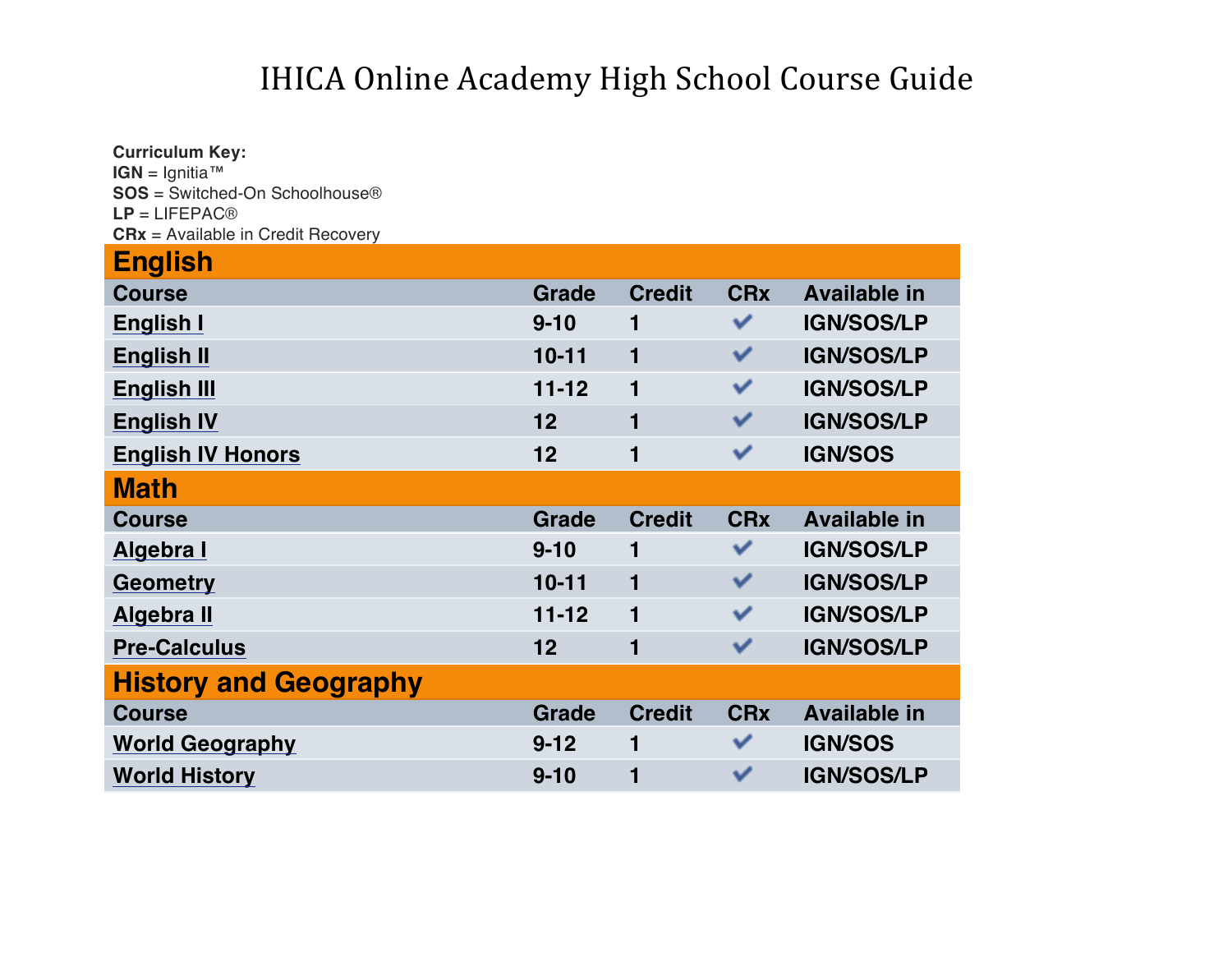| <b>U.S. History</b>                       | $10 - 11$    | 1             | ✓                     | <b>IGN/SOS/LP</b>   |
|-------------------------------------------|--------------|---------------|-----------------------|---------------------|
| <b>Government and Economics</b>           | $11 - 12$    | 1             | ✓                     | <b>IGN/SOS/LP</b>   |
| <b>U.S. History Honors</b>                | $10 - 11$    | 1             | ✓                     | <b>IGN/SOS</b>      |
| <b>Science</b>                            |              |               |                       |                     |
| <b>Course</b>                             | <b>Grade</b> | <b>Credit</b> | <b>CRx</b>            | <b>Available in</b> |
| <b>Integrated Physics &amp; Chemistry</b> | $9 - 10$     | 1             | ✓                     | <b>IGN/SOS</b>      |
| <b>Biology</b>                            | 10           | 1             | ✓                     | <b>IGN/SOS/LP</b>   |
| <b>Chemistry</b>                          | 11           | 1             | ✓                     | <b>IGN/SOS/LP</b>   |
| <b>Physics</b>                            | 12           | 1             | ✓                     | <b>IGN/SOS/LP</b>   |
| <b>Bible</b>                              |              |               |                       |                     |
|                                           |              |               |                       |                     |
| <b>Course</b>                             | <b>Grade</b> | <b>Credit</b> | <b>CR<sub>x</sub></b> | <b>Available in</b> |
| <b>New Testament Survey</b>               | $9 - 12$     | 1             | ✓                     | <b>IGN/SOS/LP</b>   |
| <b>Old Testament Survey</b>               | $9 - 12$     | 1             | ✓                     | <b>IGN/SOS/LP</b>   |
| <b>Bible Doctrine</b>                     | $9 - 12$     | 1             | ✓                     | <b>IGN/SOS/LP</b>   |
| <b>Christian Faith and Living</b>         | $9 - 12$     | 1             | ✓                     | <b>IGN/SOS/LP</b>   |
| <b>Foundations for Living</b>             | $9 - 12$     | 1             | ✓                     | <b>IGN/SOS/LP</b>   |
| <b>Electives</b>                          |              |               |                       |                     |
| <b>English</b>                            | <b>Grade</b> | <b>Credit</b> | <b>CRx</b>            | <b>Available in</b> |
| <b>American Literature</b>                | $11 - 12$    | 1/2           | ✓                     | <b>IGN/SOS/LP</b>   |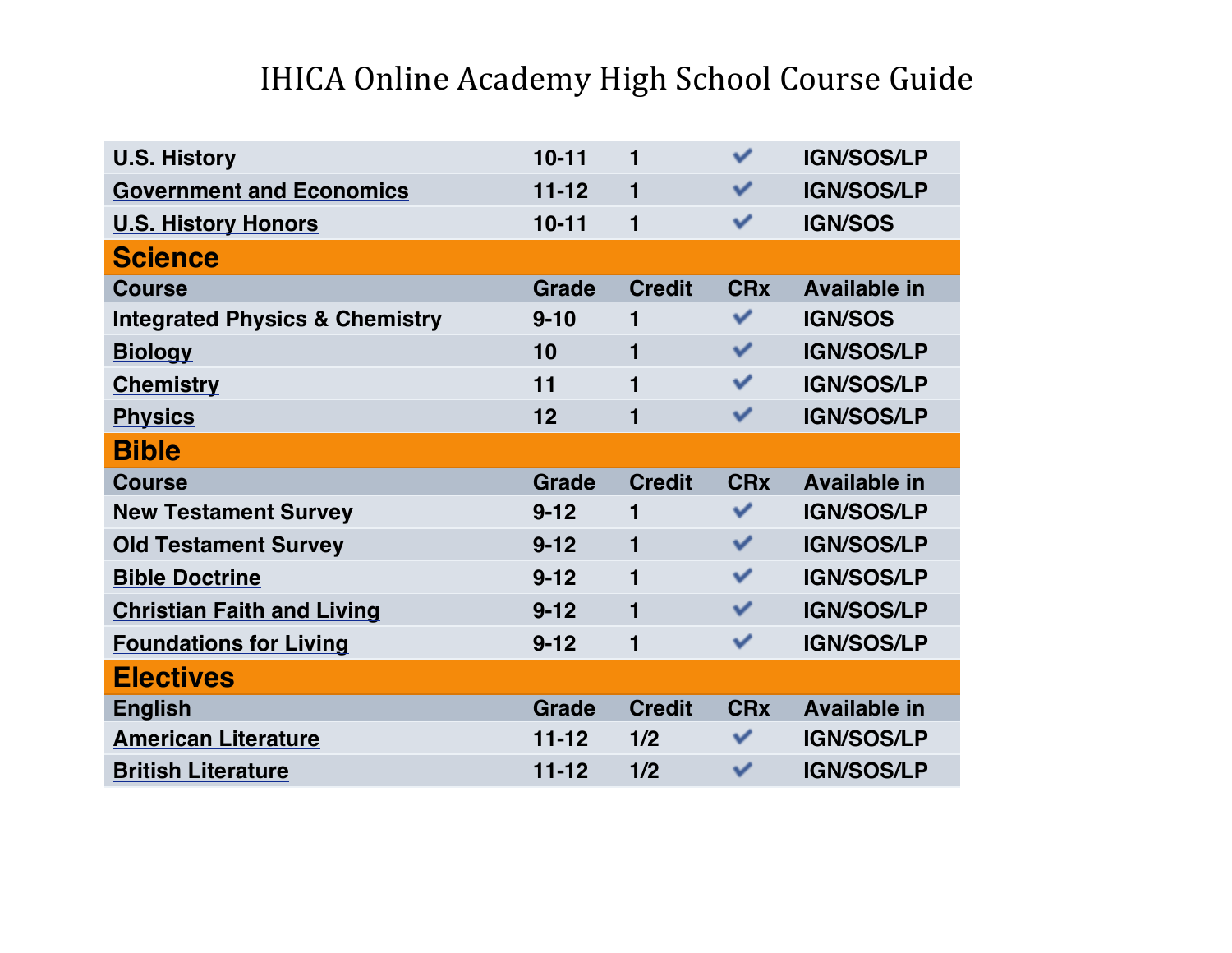| <b>Math</b>                               | <b>Grade</b> | <b>Credit</b>  | <b>CRx</b>   | <b>Available in</b> |
|-------------------------------------------|--------------|----------------|--------------|---------------------|
| <b>Consumer Math</b>                      | $11 - 12$    | $\mathbf{1}$   | ✓            | <b>IGN/SOS/LP</b>   |
| Pre-Algebra                               | 9            | $\mathbf{1}$   | ✓            | <b>IGN/SOS/LP</b>   |
| <b>Trigonometry</b>                       | 12           | 1/2            | ✓            | <b>IGN/SOS</b>      |
| <b>Science</b>                            | <b>Grade</b> | <b>Credit</b>  | <b>CRx</b>   | <b>Available in</b> |
| <b>Earth Science</b>                      | $9 - 12$     | $\mathbf{1}$   | ✓            | <b>IGN/SOS</b>      |
| <b>Physical Science</b>                   | $9 - 12$     | $\blacksquare$ | ✔            | <b>IGN/SOS/LP</b>   |
| <b>Science 9</b>                          | 9            | 1              | ✓            | <b>IGN/SOS/LP</b>   |
| <b>History and Geography</b>              | <b>Grade</b> | <b>Credit</b>  | <b>CRx</b>   | <b>Available in</b> |
| <b>Civics</b>                             | $9 - 12$     | 1/2            | $\checkmark$ | <b>IGN/SOS</b>      |
| <b>Civics and World Geography</b>         | 9            | $\mathbf{1}$   |              | <b>LP</b>           |
| <b>State History and Government</b>       | $9 - 12$     | 1/2            |              | <b>IGN/SOS</b>      |
| <b>Twentieth Century American History</b> | $9 - 12$     | 1/2            | ✓            | <b>IGN/SOS</b>      |
| <b>U.S. Civil War</b>                     | $9 - 12$     | 1/2            | ✓            | <b>IGN/SOS</b>      |
| <b>Vietnam Era</b>                        | $9 - 12$     | 1/2            | ✓            | <b>IGN/SOS</b>      |
| <b>World Languages</b>                    | <b>Grade</b> | <b>Credit</b>  | <b>CRx</b>   | <b>Available in</b> |
| <b>Basic French</b>                       | $9 - 12$     | 1              |              | <b>IGN/SOS</b>      |
| <b>French I</b>                           | $9 - 12$     | $\blacksquare$ |              | <b>IGN/SOS</b>      |
| <b>French II</b>                          | $9 - 12$     | 1              | ✓            | <b>IGN/SOS</b>      |
| <b>Basic Spanish</b>                      | $9 - 12$     | $\mathbf{1}$   |              | <b>IGN/SOS</b>      |
| Spanish I                                 | $9 - 12$     | 1              | ✓            | <b>IGN/SOS/LP</b>   |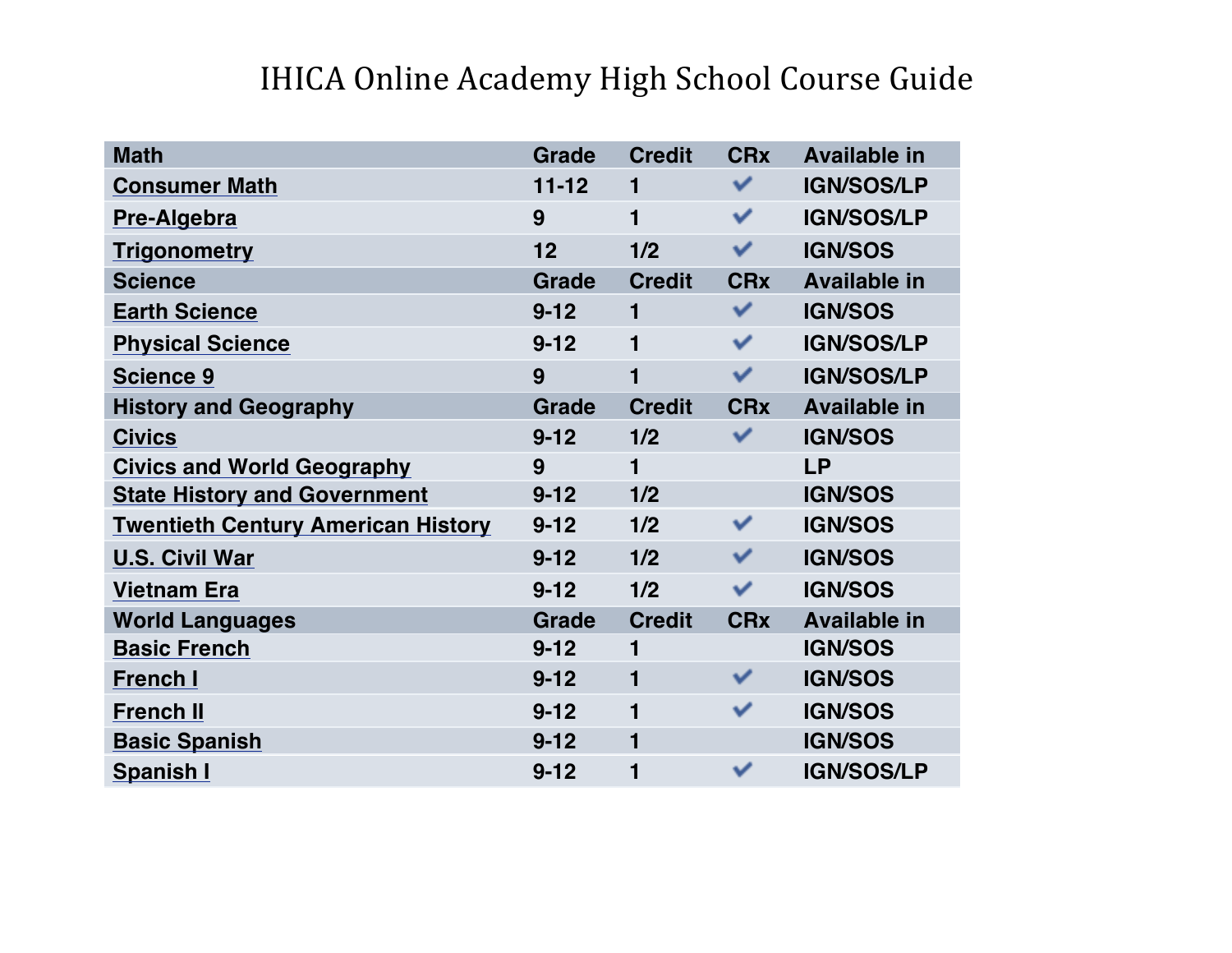| <b>Spanish II</b>                                                            | $9 - 12$     | 1              | ✓          | <b>IGN/SOS/LP</b>   |
|------------------------------------------------------------------------------|--------------|----------------|------------|---------------------|
| <b>Fine/Practical Arts</b>                                                   | <b>Grade</b> | <b>Credit</b>  | <b>CRx</b> | <b>Available in</b> |
| Art                                                                          | $9 - 12$     | $\blacksquare$ |            | <b>LP</b>           |
| <b>A/V Technology and Film Careers</b>                                       | $9 - 12$     | 1/2            |            | <b>IGN</b>          |
| <b>Business Computer Information</b><br><b>Systems I-A</b>                   | $9 - 12$     | 1/2            |            | <b>IGN/LP</b>       |
| <b>Business Computer Information</b><br><b>Systems I-B</b>                   | $9 - 12$     | 1/2            | ✓          | <b>IGN/LP</b>       |
| <b>Digital Arts</b>                                                          | $9 - 12$     | 1/2            |            | <b>IGN</b>          |
| <b>Family &amp; Consumer Science</b>                                         | $9 - 12$     | 1              | ✓          | <b>IGN/SOS/LP</b>   |
| <b>Fundamentals of Programming and</b><br><b>Software Development</b>        | $9 - 12$     | 1/2            |            | <b>IGN</b>          |
| <b>Introduction to Information</b><br><b>Technology Support and Services</b> | $9 - 12$     | 1/2            |            | <b>IGN</b>          |
| <b>Music Appreciation</b>                                                    | $9 - 12$     | 1/2            | ✓          | <b>IGN</b>          |
| <b>Music Theory</b>                                                          | $9 - 12$     | 1/2            | ✓          | <b>IGN</b>          |
| <b>New Applications: Web Development</b><br>in the 21st Century              | $9 - 12$     | 1/2            |            | <b>IGN</b>          |
| <b>Office Applications I</b>                                                 | $9 - 12$     | 1/2            | ✓          | <b>IGN</b>          |
| <b>Office Applications II</b>                                                | $9 - 12$     | 1/2            | ✓          | <b>IGN</b>          |
| <b>Software Development Tools</b>                                            | $9 - 12$     | 1/2            |            | <b>IGN/SOS</b>      |
| <b>Technology and Business</b>                                               | $9 - 12$     | 1              |            | <b>IGN</b>          |
| <b>Business</b>                                                              | <b>Grade</b> | <b>Credit</b>  | <b>CRx</b> | <b>Available in</b> |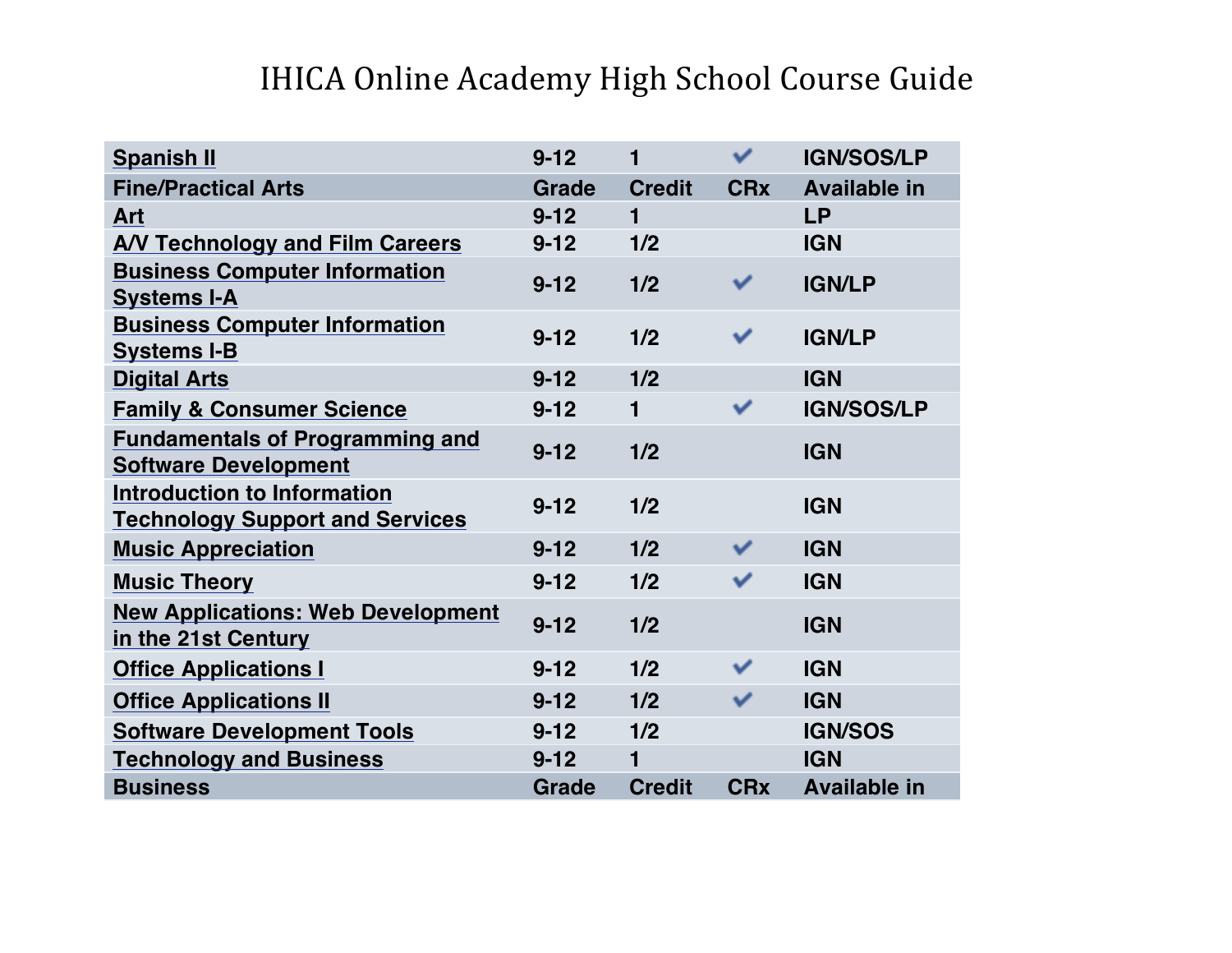| <b>Accounting</b>                                                                   | $9 - 12$     | $\blacksquare$ |            | <b>LP</b>           |
|-------------------------------------------------------------------------------------|--------------|----------------|------------|---------------------|
| <b>Business Law</b>                                                                 | $9 - 12$     | 1/2            |            | <b>IGN</b>          |
| <b>Computer Literacy</b>                                                            | $9 - 12$     | 1/4            |            | <b>LP</b>           |
| <b>Essentials of Business</b>                                                       | $9 - 12$     | 1/2            |            | <b>IGN</b>          |
| <b>Fundamentals of Digital Media</b>                                                | $9 - 12$     | 1/2            |            | <b>IGN</b>          |
| <b>Small Business Entrepreneurship</b>                                              | $9 - 12$     | 1/2            | ✓          | <b>IGN</b>          |
| <b>General Electives</b>                                                            | <b>Grade</b> | <b>Credit</b>  | <b>CRx</b> | <b>Available in</b> |
| <b>ACT Test Prep</b>                                                                | $9 - 12$     | 1/4            |            | <b>IGN</b>          |
| <b>Career Management</b>                                                            | $9 - 12$     | 1/2            |            | <b>IGN</b>          |
| <b>Careers in Allied Health</b>                                                     | $9 - 12$     | 1/2            |            | <b>IGN</b>          |
| <b>College Planner</b>                                                              | $9 - 12$     | 1/2            |            | <b>IGN/SOS</b>      |
| <b>Driver's Education</b>                                                           | $9 - 12$     | 1/4            |            | see article         |
| <b>Engineering and Design</b>                                                       | $9 - 12$     | 1/2            |            | <b>IGN</b>          |
| <b>Engineering and Innovation</b>                                                   | $9 - 12$     | 1/2            |            | <b>IGN</b>          |
| <b>Engineering and Product</b><br><b>Development</b>                                | $9 - 12$     | 1/2            |            | <b>IGN</b>          |
| <b>Essentials of Communication</b>                                                  | $9 - 12$     | 1/2            | ✓          | <b>IGN/SOS/LP</b>   |
| <b>Fundamentals of Computer Systems</b>                                             | $9 - 12$     | 1/2            |            | <b>IGN</b>          |
| <b>High School Health</b>                                                           | $9 - 12$     | 1/2            | ✓          | <b>IGN/SOS/LP</b>   |
| <b>Introduction to Careers in Architecture</b><br>and Construction                  | $9 - 12$     | 1/2            |            | <b>IGN</b>          |
| <b>Introduction to Careers in Arts, A/V</b><br><b>Technology, and Communication</b> | $9 - 12$     | 1/2            |            | <b>IGN</b>          |